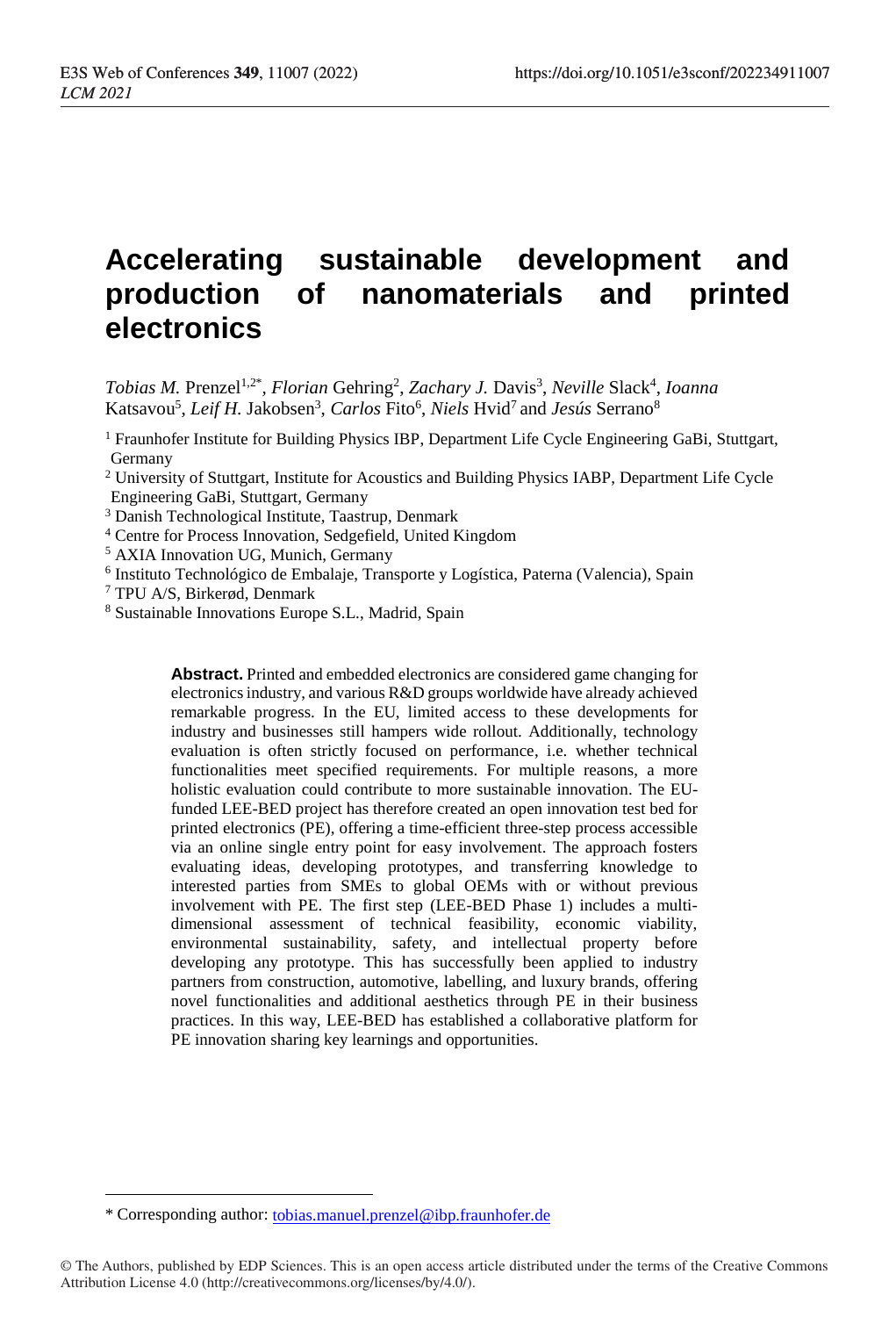# **1 Introduction**

Printed electronics (PE) is a paradigm for additive production of electronic circuits and devices continuously unfolding its full potential in the industry. PE are mostly based on nanomaterials transferred to a wealth of substrates via ink systems or gas phase to form functional patterns. It is already commonly seen as a faster, simpler and cost-saving approach for manufacturing, which equally allows for mass production, e.g. based on roll-to-roll printing traditionally used for newspaper printing, as well as highly individualised products with a lot size of one. Ultimately, PE offer the ability to implement electronic functionalities into applications that were formerly unfeasible. Printable components include antennas for connectivity, various sensors for temperature, humidity, pressure, and touch, as well as batteries, photodetectors and solar cells. However, there are only a few mass applications at an industrial scale to date. This might be due to missing knowledge of potential users and challenges regarding technology and accessibility. Another challenge is meeting today's sustainability goals set out for every technological innovation. While PE are often perceived as a "green" manufacturing technology due to reduced chemical use and waste compared to conventional manufacturing, sustainability plays a subordinate role in most applications. Rather, the selection of suitable materials and PE solutions is typically based on technology and economy, i.e. whether the design can meet functional and cost requirements. Lately, sustainability of PE over the entire life cycle has been another key focus point [1-4] and is already recognised accordingly by respective technology associations [5].

In the publicly funded EU project LEE-BED, an interdisciplinary team of R&D experts for PE technology and its assessment collaborated with industry to tackle current challenges with accessibility and implementation of pilot-cases at industrial scale. Hereby one goal is to ensure economic, environmental and technical sustainability along the entire PE value chain while meeting functional and design requirements. This paper describes the holistic assessment that was developed within the project and gives an outlook on its future roll-out.

## **2 Holistic assessment of PE pilot-cases**

One major challenge in product development in general and for PE in particular is the tradeoff between knowledge of design and the possibility for sustainability improvement. This phenomenon has been discussed inter alia by Bhander et al [6] and can be transferred to PE and LEE-BED project pretty straightforwardly (cf. Fig. 1). From an initial problem or idea to implementation, the design degree of freedom steadily decreases, as does the potential for improving sustainability performance, owing to the reduced options to choose from.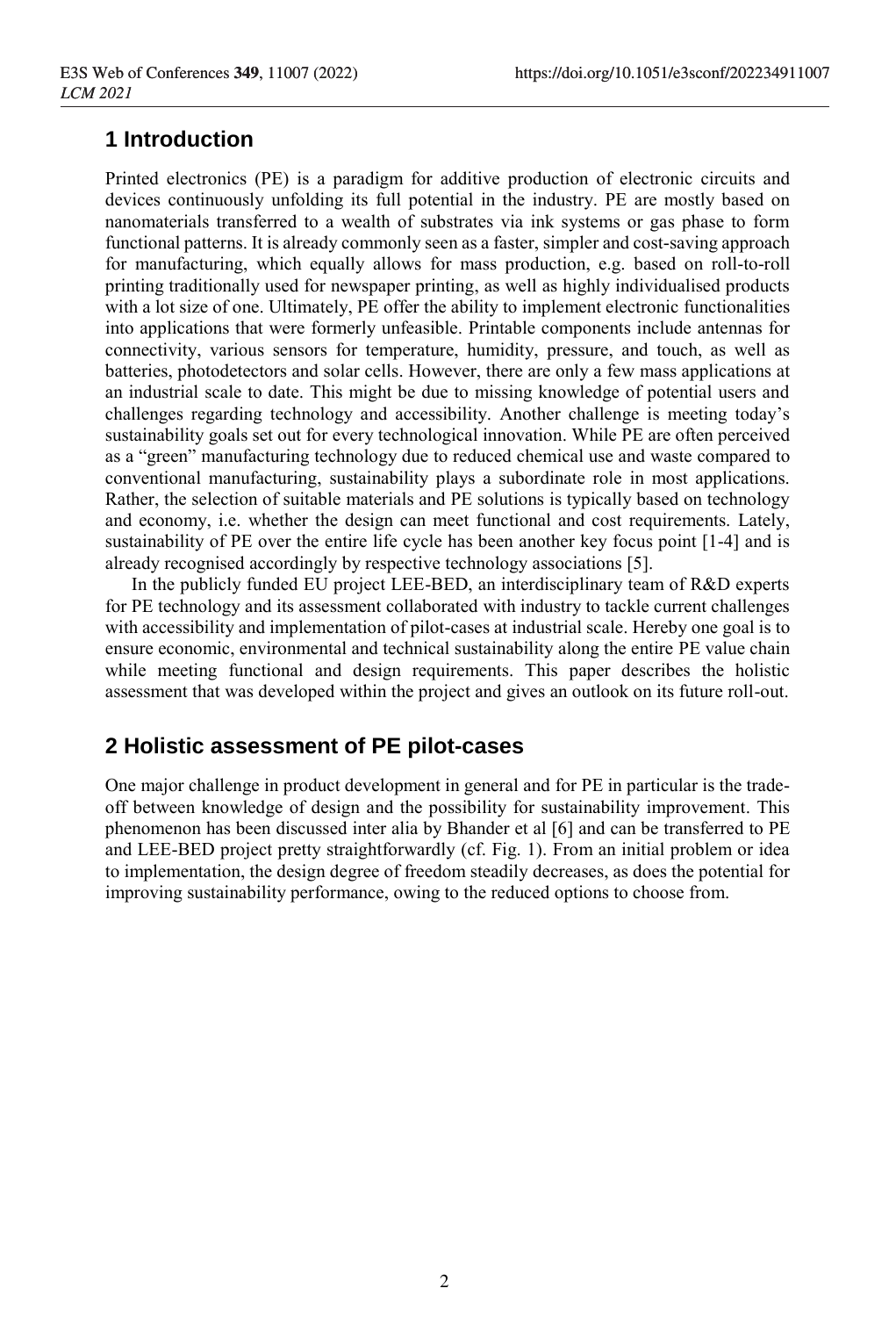

**Fig. 1.** Trade-off between knowledge of design and potential for sustainability improvement with the optimum point of engagement to achieve sustainable printed electronics, based on Bhander et al. [6]

For achieving the most sustainable product design, it is vital to engage with sustainability considerations as early as possible, ideally during ideation. This is pivotal for successfully influencing product development and minimising sustainability risks in mass production. When offering assessment services for industry, it proved crucial to understand the different levels of knowledge of potentially interested parties. On the one hand, there are stakeholders experienced with technologies, materials, and printing processes which have not yet matured and scaled up to industrial production. On the other hand, an even large number might profit significantly from the application of PE, but are not aware of opportunities, do not know how to seize them, or sometimes both. This challenge needs to be addressed through a personalized approach. Moreover, industry attracted by a novel technology often quickly wants to know if it has potential. This leads to a contradicting requirement of fast services that need little to no customer involvement in terms of personnel and financial resources but provide detailed insights for sound business decisions. This apparent dilemma has been circumvented by determining the questions most relevant for industry regarding any new technology, and addressing them in the form of "quick-checks" in a set of standardised, modular services. The identified concerns mostly revolve around six aspects (cf. Fig. 2).



**Fig. 2.** Key industry concerns regarding printed electronics and derived LEE-BED phase I services

In addition, industries require low-barrier access to facilities for prototypes and small series before they deploy knowledge and train their own employees. In response to the outlined specific questions and demands, the LEE-BED consortium developed a three-stage, integrated program that provides the European industry with a rapid but sound assessment at any level of previous involvement with PE, access to state-of-the-art pilot line facilities, and final knowledge transfer services. To ensure sustainable and lasting business impact, particularly the initial evaluation (phase 1) plays a key role. In the following chapters, the distinct elements are described and their importance in the context of PE are highlighted.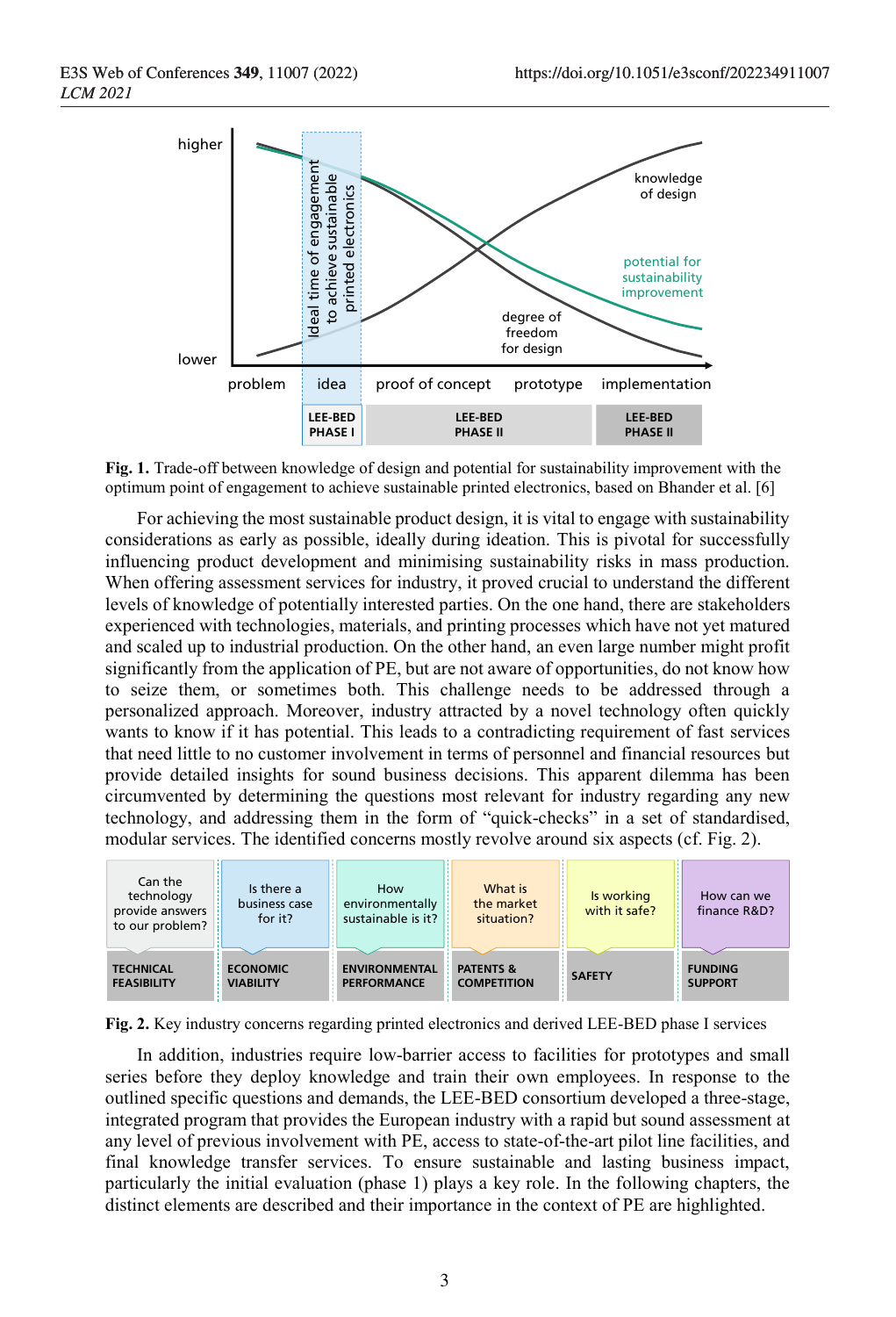#### **2.1 Technical feasibility**

The initial question for PE concerns capabilities that can be achieved with the technology. An assessment of these requires electromechanical and production design and modelling and results in the identification of limits and relevant risks for the specific application. To determine technical feasibility, technology experts need to thoroughly understand the customer vision and existing product systems in which the technology will be used. Thus, a comprehensive user questionnaire and consultation with technology experts helps to sharpen the focus of a PE pilot-case. At the same time, it enables developers to select the most promising technological approaches and define material requirements to meet industry needs. Key elements of the service are therefore: (1) proving the **technical feasibility** (go/no-go decision), (2) determining the **risk level** of technical development, (3) defining required elements to create a functional device (**system architecture**), and (4) **referring to pilot line technology** best suited for the PE pilot-case.

Since functionality is the fundamental requirement in any PE pilot-case, the technical assessment is pivotal for the entire process and needs to be conducted first. Yet, evaluating technical feasibility should be limited to the very basic functionality to avoid developing detailed solutions during screening before other aspects have been addressed. The assessment of the idea then provides input to the subsequent stages, either as one specific solution or multiple discrete options.

#### **2.2 Economic viability**

Typically, another critical challenge for potential industrial users of PE is economic aspects connected to PE pilot-cases. If no viable business case can be found, the technology is unlikely to be adopted into business practice. Therefore, an assessment to evaluate the economic viability of technically feasible pilot-cases forms a crucial step for the production and development of sustainable PE. The assessment developed within the project includes analysing the cost-revenue structure of a pilot-case based on the information provided by the customer and obtained from the technical assessment. Additionally, qualitative information about the product's business model and market will help to ascertain the feasibility and risks of the project. Key aspects to understand the economic viability of PE pilot-cases were found to be: (1) proving the **economic feasibility** (go/no-go decision), (2) determining the **economic risk level**, (3) providing **supply benchmarking** to identify cost-hotspots in production, (4) sketching a **business model canvas** to find financially sustainable business cases, and (5) conducting a **PESTLE analysis** to understand markets and potentials early on.

#### **2.3 Environmental performance**

Predicting environmental impacts over the entire life cycle of PE, from raw materials to device disposal, is a crucial subject for ensuring their sustainability. Yet, this is still a major challenge [3, 4]. High quality life cycle assessment (LCA) data sets on components, materials and processes based on primary data are still rare, while little published material reveals detailed formulation or processing steps that allow LCA experts to build up inventory data from scratch. Key environmental challenges for each life cycle stage are: (1) contribution to relevant impact categories per component during **production,** (2) impacts caused by device, as well as the equipped product systems during **use**, and (3) dissipation of valuable resources due to a lack of reuse or recycling at the **end-of-life**. To address these challenges, a comprehensive view over all three life cycle phases is required that extends beyond a simple LCA study. Thus, individual findings of the assessment developed in the project include insights into hotspots and key drivers for environmental impacts, as well as benchmarks for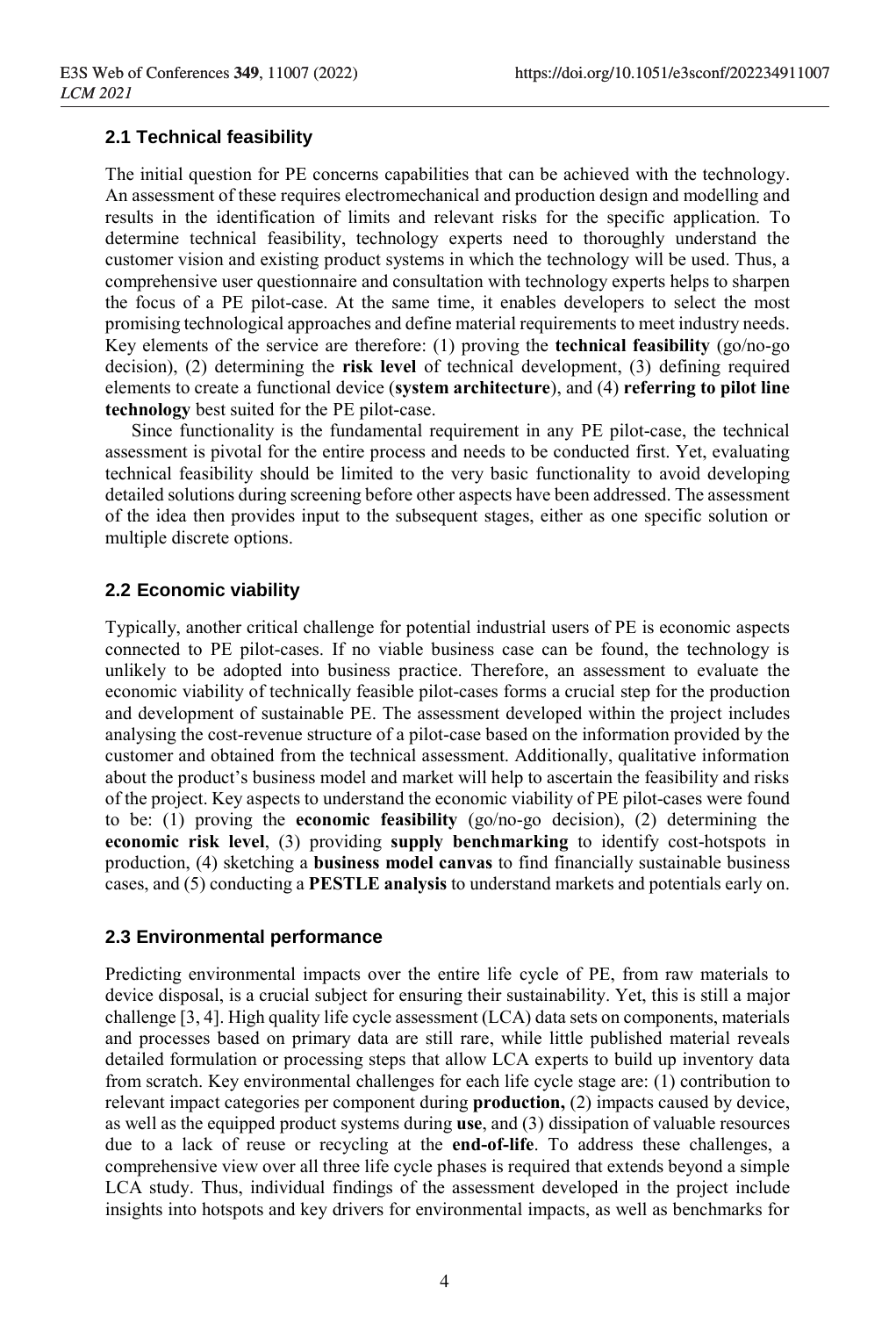reference, and ultimately support mitigation of environmentally harmful designs of the envisioned product. Moreover, they include an evaluation of impacts PE can have during their use phase directly and indirectly through the equipped product system. Lastly, a wide range of indicators supports understanding material criticality and potential business risks related to sourcing and pricing. Insights into the evaluation principles for environmental sustainability [2] and the influence of design properties of PE on their environmental profile [4] have been published separately.

#### **2.4 Patents & competition**

For strategic business orientation, it is important to be familiar with competition, potential alliances, and relevant patents. At the same time, it is becoming increasingly complex for PE as research in academia and industry as well as issued patents proliferated significantly over the last years and applications in various branches can be observed [7]. The overall aim of early-stage patent evaluation is mapping relevant technology trends, solutions, and competition for project ideas. It thus provides strategic knowledge and enables the evaluation of opportunities for initiating technological development and commercialisation of projects.

Without knowing the technical solution that will be applied, a freedom-to-operate (FTO) statement poses a significant challenge. Thus, patent mapping in the scope of LEE-BED aims at more general aspects of intellectual property that are relevant before product development even starts. Initially, industry needs to understand the uniqueness and innovation potential of their own PE idea and know market and competition landscape. This ultimately leads to making fact-based decisions on whether and when to enter a market. For patents and competition, the user questionnaire, technical assessment, as well as individual consulting provides all necessary information. The evaluation follows a simple process including the identification of patent codes (CPC or IPC codes), patents related to PE and the envisioned case, their ranking based on relevance as well as the screening for similar patents based on the latter. Key players (potential competitors or collaborators), competing technologies and IP barriers are an output of this mapping. Details of patent mapping as a service in the context of PE [8] and global trends [7] have been published separately.

#### **2.5 Safety**

Particularly when working with nanomaterials required in many ink formulations of PE, safety over the entire life cycle, from production to use and end-of-life, deserves special consideration. Safety and regulatory issues for both material and processes need to be reviewed to determine any potential barriers for technical solutions presented in the technical assessment. Key aspects are case-specific information on health and safety regulations, information on which nano-safety aspects (i.e. toxicology, workplace exposure, and consumer safety) need to be investigated in depth, and comprehensible explanation for industry to understand why certain regulations and issues are relevant for their PE pilot-case. In the framework of the project, a nano-safety screening platform has been developed in order to enable developers and producers of PE to easily find possible regulatory aspects about nanomaterials in any of the steps of the product life cycle. This platform also allows to find physicochemical and toxicological properties of nanomaterials and offers a fast communication way to ask for different nano-safety services.

#### **2.6 Funding support**

One major obstacle, in particular for SMEs, is the initial funding of evaluation and prototyping required to deploy novel technologies in their business. This is of central interest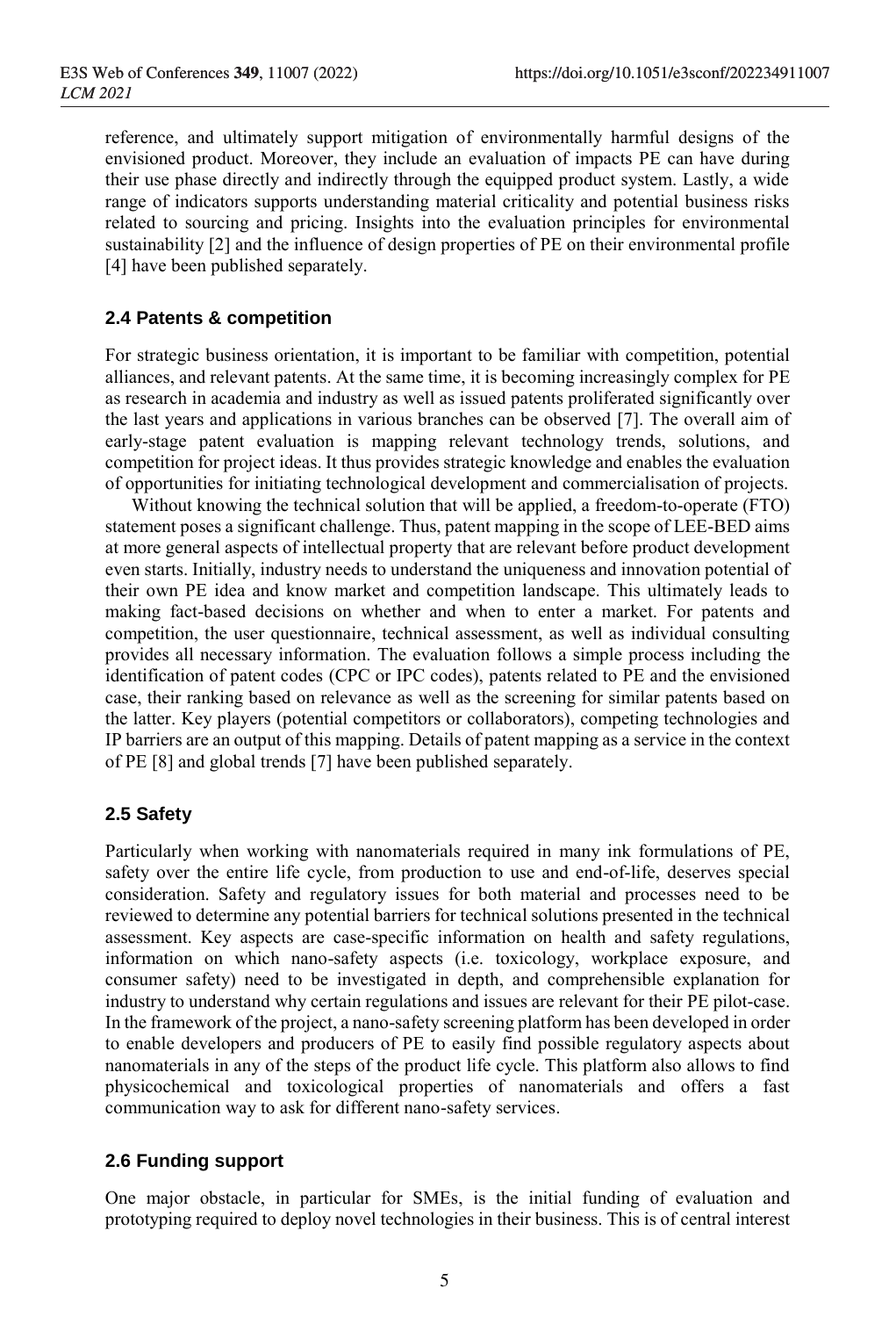in the case of PE, as SMEs typically do not know if and how benefits through PE can be achieved, while research is often too cost-intensive for them to conduct. Consequently, a support mechanism was set up to help industry apply for funding schemes on regional, national and European level facilitated through a network of involved LEE-BED partners.

# **3 Initiating prototyping and deployment of PE**

After having conducted the full phase 1 assessment, the industrial partners receive a comprehensive overview over the results in the form of a report ("fact-book"). This allows to move forward to prototype manufacturing on several pilot lines within the project, which are optimised for different materials, printing geometries, and lot sizes. At the same time, general findings from the evaluation of PE pilot-cases are continuously shared with material developers and technology experts to support their research. This includes, for example, the development of alternatives to silver nanoparticles within the project [9].

To date, four industrial LEE-BED partners from construction, automotive, label making and crystal manufacturing industries included additional functionality and aesthetics into their products with PE. Conducting the described services hereby provided a foundation for subsequent stages and offered a preview of challenges and opportunities of the assessment concept. Currently, all pilot-cases are moved to LEE-BED phase 2 for prototyping and will receive services for long-term technology deployment in sound business cases in phase 3.

### **4 Conclusion and outlook**

The growing field of printed electronics (PE) and functional materials represents very promising technologies that are still in the process of claiming their place in large-scale industrial applications. There is a variety of reasons for the lack of mass applications so far, mostly based on missing knowledge and certain hesitation because of unpredictable implications and challenges in applying PE. This article presents a framework for evaluation supporting the general topic of sustainability in development and application of PE. To this end, key questions were presented that need to be answered to enable easy access to the technology, and subsequently to pilot line facilities and knowledge building capabilities.

In the scope of LEE-BED project, a service package for the identified key questions was developed including: (1) technical feasibility, (2) economic viability, (3) environmental performance, (4) patents & competition, (5) safety, as well as (6) funding. The services can be sustainability enablers for PE, as they consider pilot-cases holistically and from the beginning of ideation to avoid pitfalls later. This helps selecting and shaping promising business cases and discarding weaker ideas, avoiding the allocation of resources on projects that have no realistic chance of implementation. Simultaneously, it fosters building knowledge and awareness among potential industrial use of PE. The fundamental notion is a fast fail of unpromising ideas and swift restart of ideation, driving both sustainability and technological innovation. Research is still ongoing regarding the transfer of the developed services into business practice and the use of findings to select fitting pilot lines within the open innovation test bed. Results of the project will be continuously updated on the website [www.lee-bed.eu,](http://www.lee-bed.eu/) where interested parties can get involved through a single entry point.

LEE-BED project has received funding from the European Union's Horizon 2020 research and innovation programme under grant agreement No 814485.